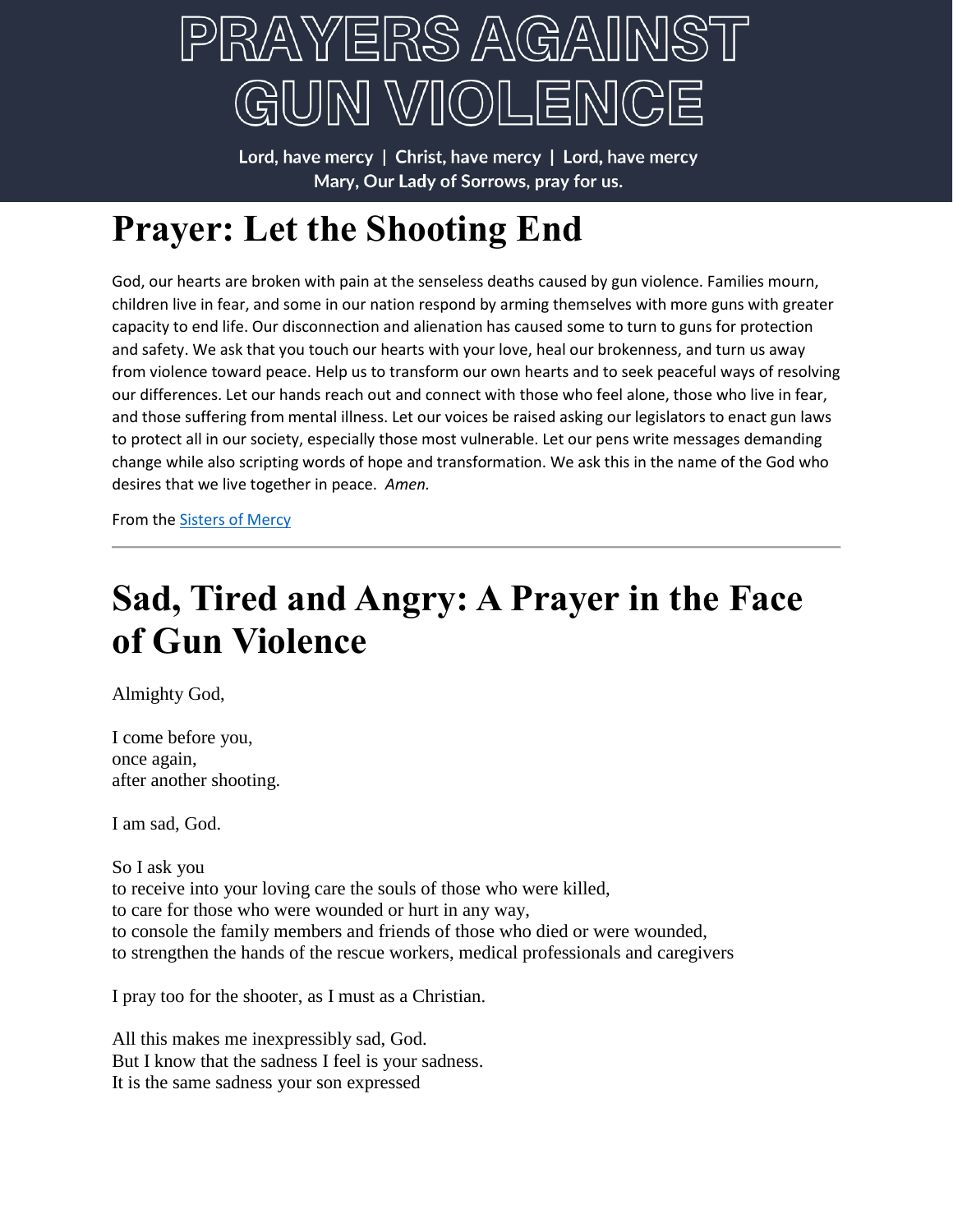when he wept over the death of his friend Lazarus.

I know that the sadness I feel is your sadness.

I am tired, God.

I'm tired of the unwillingness to see this as an important issue. I'm tired of those in power who work to prevent any real change. I'm tired of those who say that gun violence can't be reduced.

All this makes me tired.

But I know that the tiredness I feel is your tiredness. It's the same tiredness that Jesus felt after his own struggles against injustice that led him to fall asleep on the boat with his disciples.

I am angry, God.

I'm angry at the seeming powerlessness of our community to prevent this. I'm angry at the selfish financial interests who block change. I'm angry that these shootings happen at all.

But I know that this anger is your anger It's the same anger Jesus felt when he overturned the tables in the Temple, angry that anyone would be taken advantage of in any way.

Help me see in these feelings as the way that you move me to act.

Help me see in these emotions your own desire for change.

Help me see in these feelings your moving me to act. Help me see in these reactions your pushing me to do something.

Because I know this is the way you move people to action. And I know that you desire action. For Jesus did not stand by while people were being hurt. He plunged into their lives.

So help me to answer these questions: How can I help? How can I fight against gun violence? How can I urge my political leaders to enact change? How can I help people understand that this is an issue about life?

I am sad over the loss of life, tired of excuses for the loss of life, and angry that we are paralyzed by the loss of life.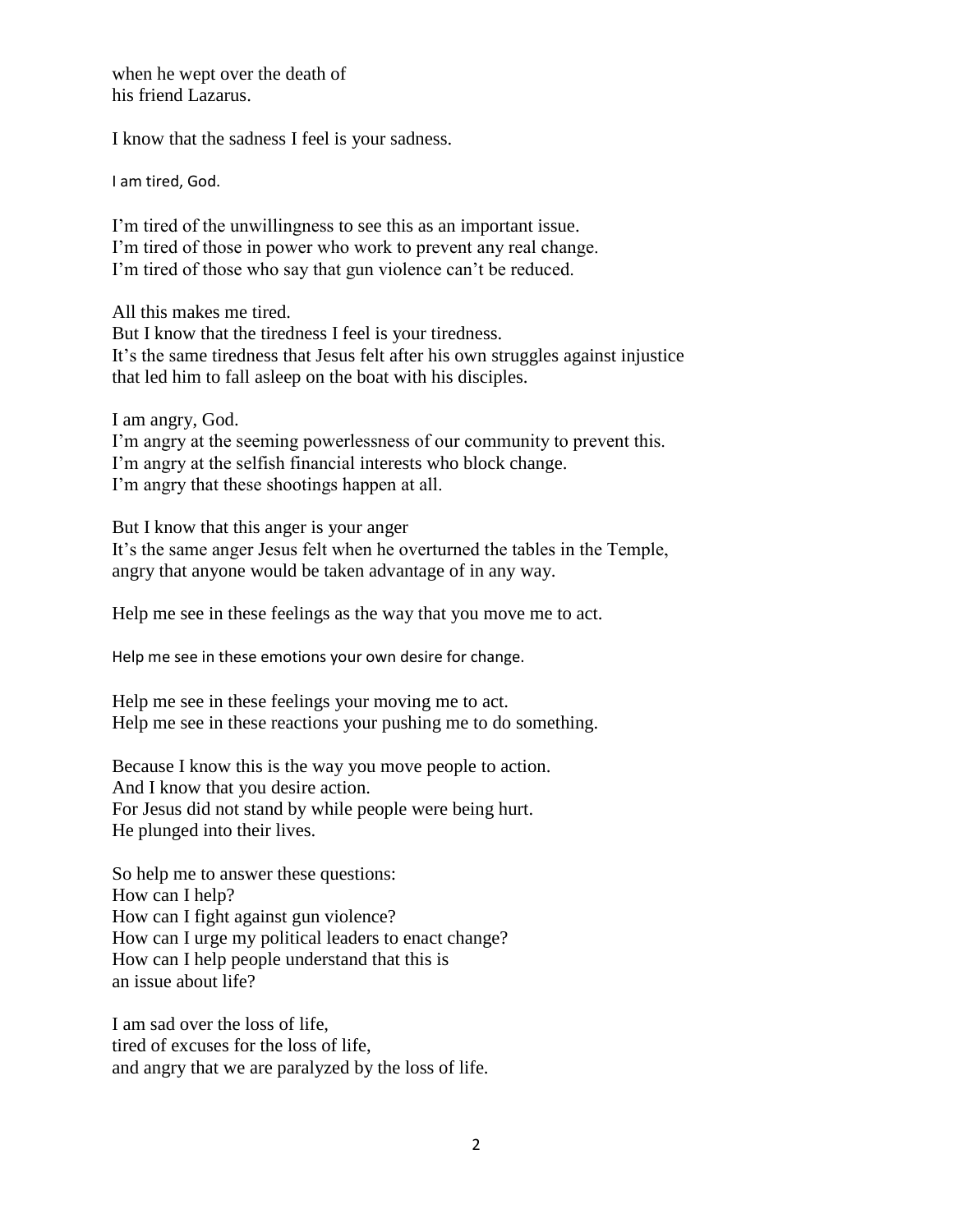Turn my sadness into compassion. Turn my tiredness into advocacy.

So

Turn my sadness into compassion. Turn my tiredness into advocacy. Turn my paralysis into the freedom to act.

Help me to be compassionate, to advocate and to act, as your son did, Almighty God.

By: James Martin S.J.

## **A Prayer to End Gun Violence**

Merciful Lord, we come to you heavy hearted, for we have heard the cries of the slain calling to us from the ground. We come remembering all the lives lost to the weapons of war that have flooded our communities. We come reminded of the many bodies locked in jails and prisons all across this country. And we ask for your mercy.

Although we find ourselves in a broken world – a world in which hurting people hurt other people, it is no mystery that you are a God capable of healing our world through justice and fairness. Your own revelation has shown us that you stand firmly with those people whose backs are against the wall. Your own life demonstrates how you came from heaven to earth to redeem creation, our communities and our own lives. So we ask for this same redemptive power to be unleashed among us as it was on the day of Pentecost. May we be empowered by your Spirit to reverse the conditions that produce young men and women who are driven to resort to violence and destructive behavior in their fight to stay alive and struggle to remain free.

We know that you have no pleasure in the death of anyone, so we boldly come to the throne of grace today dear Lord, seeking your wisdom as we create strategies that provide pathways and lifelines to hope and healing. Help us to remember we are all your children, created in your image, and we are connected by a single garment of mutuality and destiny. Cause us to never forget how our needs are the same and our calling to address these needs are the same. Reveal to us Lord, that the pain felt in Newtown is the same pain felt in Chicago. The tears shed in Oak Creek are the same tears shed in Oakland. The lives lost in Tucson are the same lives lost in Camden. The children being buried in Aurora are the same children being buried in Detroit.

We cry out to you, heal our souls from this scourge of violence. Endow us with the courage to step down from the pulpits and out from behind our desks to seek the peace of the city. In the coming days and weeks as our leaders debate solutions, Lord we ask that you grant us the voice to speak truth power and demonstrate sacrificial compassion to the hurting.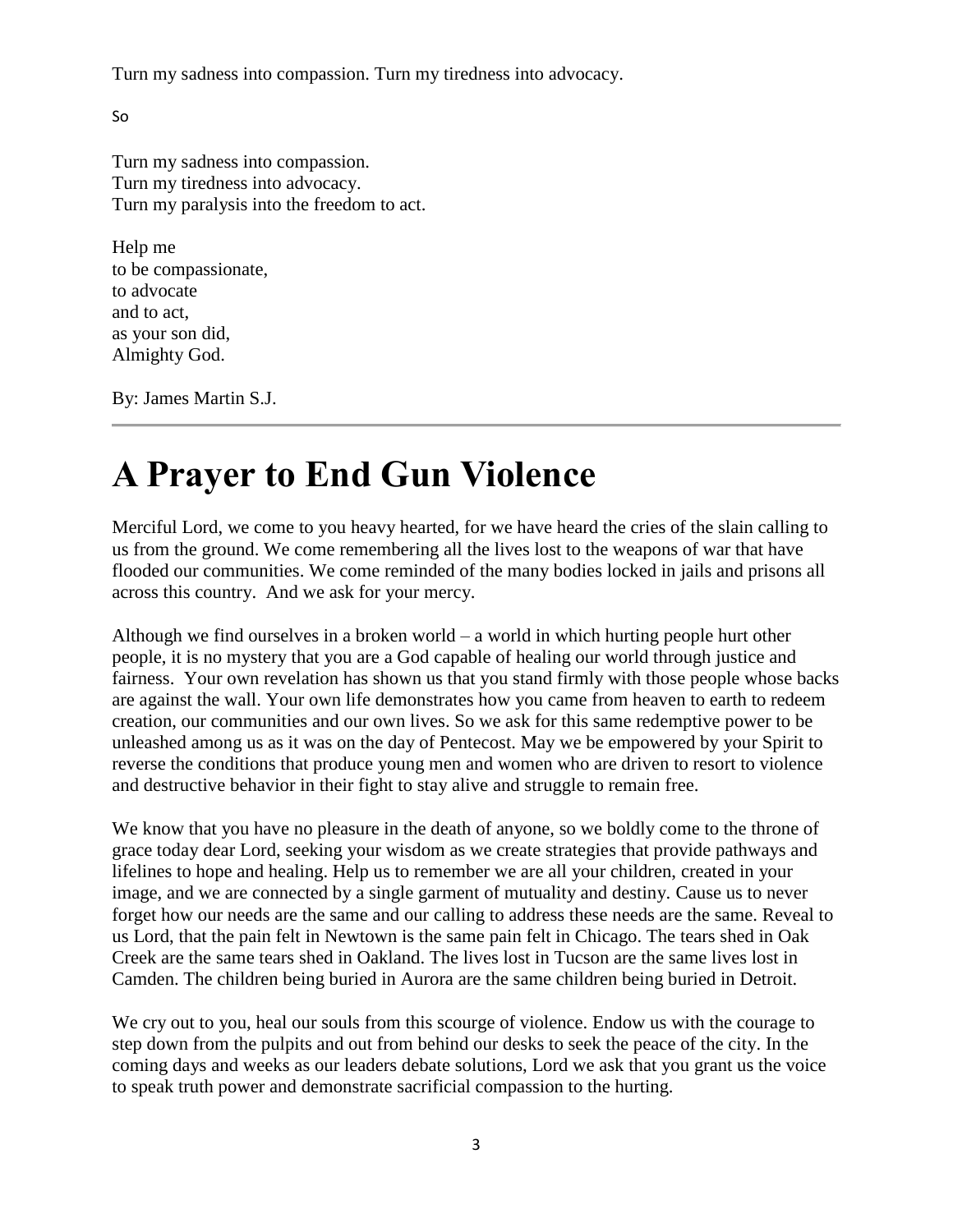Teach us your ways, O God. Bless us with the wisdom and strength to put down our swords and be peacemakers. Use us, work through us and, if necessary, work in spite of us to mend our nation's brokenness.

We thank you for your protecting embrace and unfailing love.

All of these requests we bring to you, in the name of Jesus the Christ we pray.

Amen.

From: [People Improving Communities through Organizing \(PICO\)](https://www.faithinaction.org/)

Gracious Lord who loves us so perfectly, help us to better love you and each other. We weep for the gun violence that kills children and so many others, where guns replaced prayers and homes without you bred frustration. May hearts be changed through your Holy Spirit that justice, mercy, money and, yes, even guns might be used rightly under Heaven, through Jesus Christ, your Son, our Lord.

Amen.

[Episcopal Diocese of Newark](https://www.google.com/url?sa=t&rct=j&q=&esrc=s&source=web&cd=&cad=rja&uact=8&ved=2ahUKEwjDoNSxu_33AhWaAJ0JHWHsDbQQFnoECBIQAQ&url=https%3A%2F%2Fdioceseofnewark.org%2F&usg=AOvVaw3ty9LTLzVRopVsBz7tp8TI)

Christ, you wept over a city. We are in deepest despair. As we weep over the dead and injured killed by guns, in anguish, we recognize the blood stains of hatred. We hear the sounds of fear, the echoes of gunshots — once again, once again.

Christ, you came to bring us peace. We turn to you in overwhelming sorrow. How can we end this nightmare of violence? How can we build a world of inclusion, of solidarity? Give us the grace to reflect deeply and to work ceaselessly to heal the hearts; to stop the guns; to cherish all God's children.

Christ, you endured violent suffering to bring us light. We pray for the dead, may they rest in peace. We pray for the wounded, may they find healing. We pray for our nation, may we end the hate. We pray for our global family, may we learn we are one.

Amen.

[Education for Justice](https://educationforjustice.org/)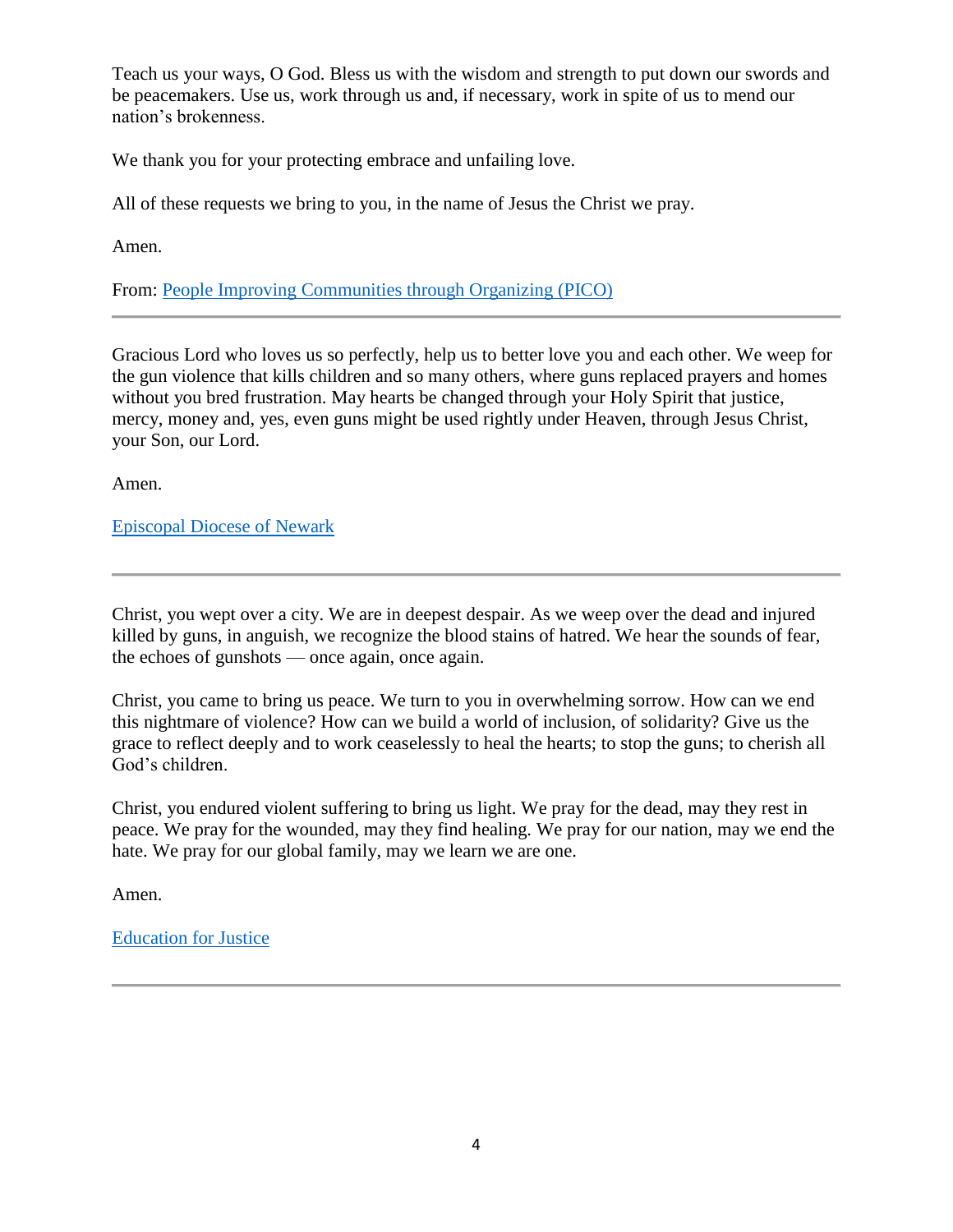## **A Prayer for Peace After Gun Violence**

"Thus says Yahweh: a voice is heard in Ramah, mourning and bitter weeping. Rachel, weeping for her children, refuses to be comforted, for her children are no more."

Jeremiah 31:15

God, comforter of the broken and disheartened, We come to you plagued with an agonized grief after yet one more outbreak of senseless gun violence.

We come to you, from the East to the West, from the North to the South, people of all ages, ethnicities, and walks of life.

We represent one voice, the voice of bitter weeping echoing throughout our cities and resounding in communities throughout the world.

As violence abounds, we sit in the darkness, sitting alongside the suffering on the mourner's bench.

We are Rachel, mourning with wordless sobs, the lives of those sacrificed on the altar of violence.

We are Rachel, weeping for the wounded,for those whose minds and bodies are etched with painful memories of men's unjustifiable rage.

We are Rachel, lamenting with the families who have lost loved ones whose cries of despair join with those from tragedies of gun violence.

We are Rachel, perplexed with troubled souls, and searching for answers, seeking to understand what would cause humans to inflict pain on their fellow sisters and brothers.

We are Rachel, exasperated, grasping—crying out, "How long, O God?" How long will this wave of violence consume your people?

[Education for Justice](https://educationforjustice.org/)

## **Against Gun Violence**

G-d of the slain, G-d of the murdered and the victim, The voice of lamentation echoes across the land. Wailing beside graves opened too soon, Weeping beside stains of blood From the dead and the injured Pouring forth from bullet wounds: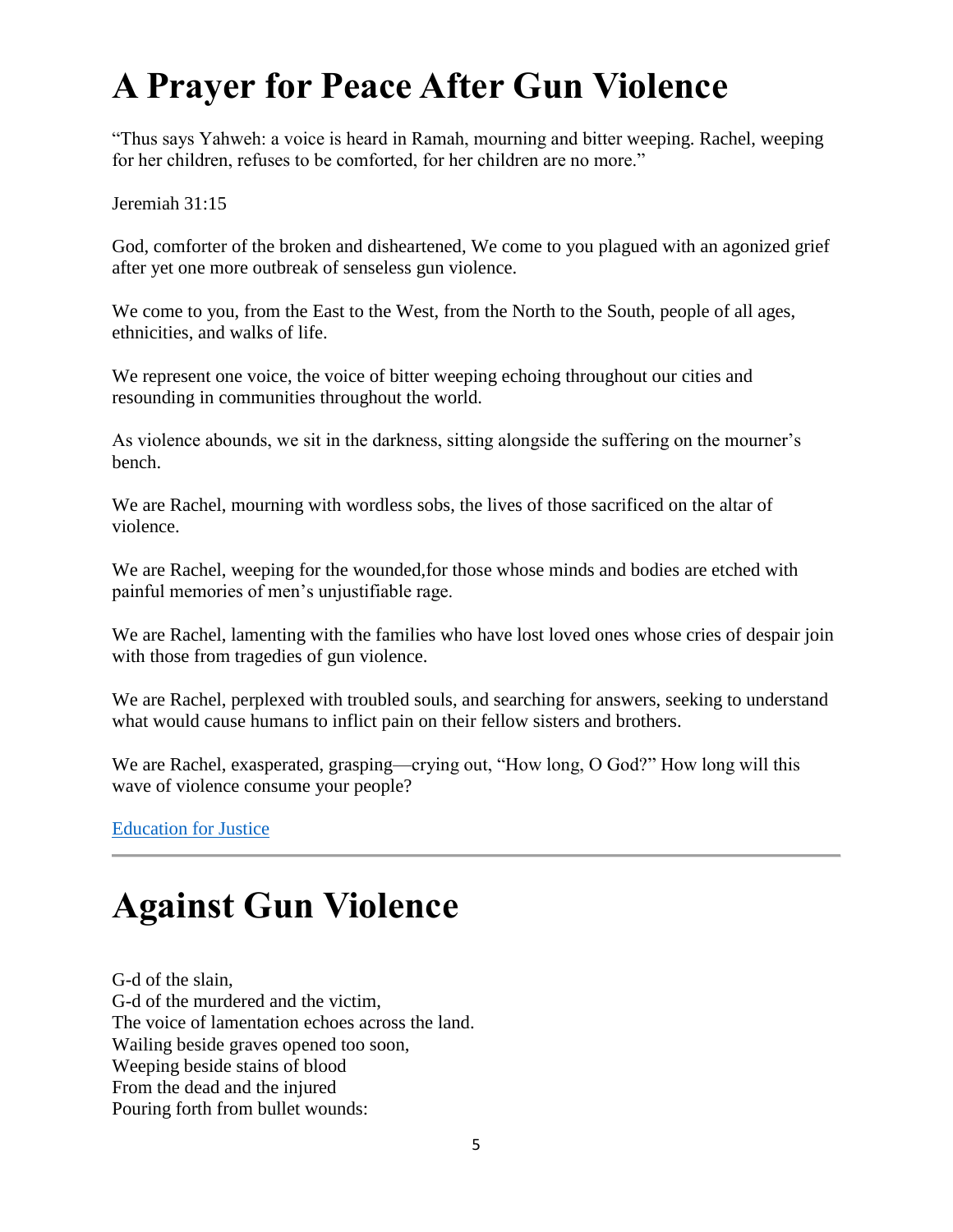The child shot, The suicide, The domestic assault, The gang violence, The mass murder, The long night of death made easy by guns And automatic weapons. The long night of sorrow made easy By reckless access to machines of slaughter.

Source of justice, Rock of strength and truth, You call upon us to stand In the name of common sense and reason: To witness on behalf of the innocent and the cut down – The widowed, orphaned and bereaved – To answer the scourge of senseless loss, To advocate for gun control, To remove military weapons from a civilian population, To return sanity to our laws, our policies and our lives.

Bless those who dedicate themselves to gun control. Grant them fortitude and perseverance. May the work of their hands never falter Nor despair deter them from their holy calling.

Bless those who are mourning the dead. Grant them solace and comfort. Bless those who are healing from the trauma of gun violence. Grant them lives of health and prosperity, Joy and peace.

Blessed are You, G-d of All Being, Who summons us to choose life, First, choose life, Above all, Choose life.

By Alden Solovy and [tobendlight.com](https://tobendlight.com/)

## **A Prayer In Response to Gun Violence**

Let us lament with all those who are touched by gun violence Let us lament the shooter's choice for violence Let us lament laws that allow violent men easy access to guns Let us lament our politicians' unwillingness to work for change Let us lament with the hearts broken by loss today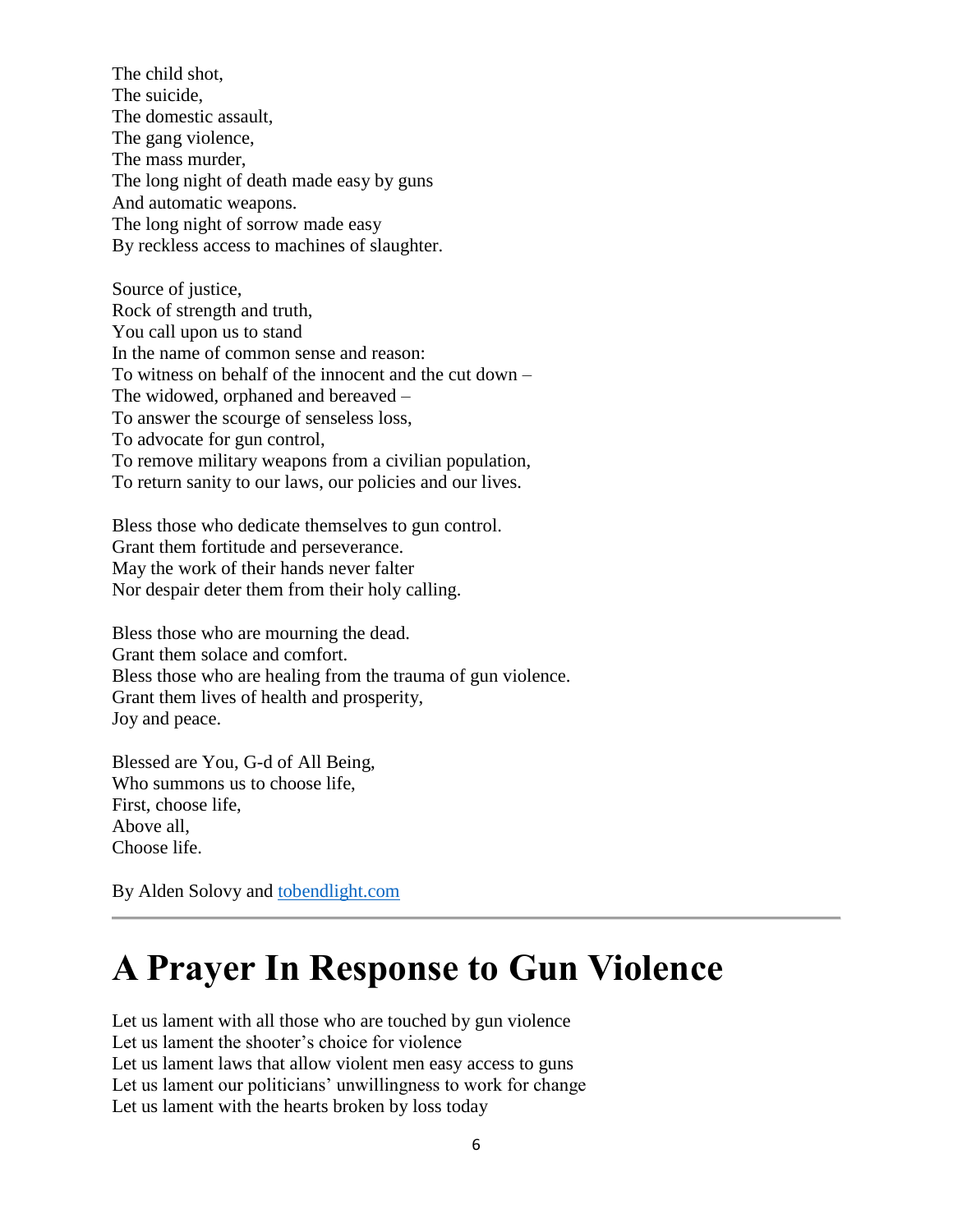Let us lament all the lives cut short today Let us lament, O God, and then let us rise from our knees to work for change In the name of Christ, the prince of peace. Amen.

The Rev. Dr. Ellen Clark-King, [Executive Pastor and Canon for Social Justice](https://gracecathedral.org/author/ellenck/page/2/)

# **Prayer for Victims of Violence**

Let us prayer together: Loving God, you are the author and sustainer of our lives. You know the anguish of the sorrowful, you are attentive to the prayers of the brokenhearted. Hear your people who cry out to you in their need; strengthen their hope in your lasting goodness.

We pray today for those who have died because of violence, of terrorism. Draw them to yourself; let your face shine upon them. May they be greeted with choirs of angels and experience your eternal peace and joy.

Be near to all those who have been touched by violence: those who have been hurt, lost their loved ones or lost their sense of security. Be for them a steady comfort and safe resting place.

Soften the hearts and steady of the minds of those who would do violence to others. May hate be replaced with love, violence with peace and darkness with your light. **Amen**

**Leader:** Gracious God, inspire us with the gift of Shalom, the gift of wholeness and the promise of your presence. Give us wisdom to seek nonviolence as an answer to the violence of our lives and world. Give us courage to seek wholeness in a fractured and divided world, to find reconciliation rather than revenge, to abandon the instruments of violence and death and entrust our lives, our homes, our ministries and our families to you. May your presence fill us and others with the thirst for unity, wholeness, and the desire to see all people valued as created in your image and likeness. May we, and others, receive your Shalom that we be faithful instruments of your love and peace in our world today. **Amen.**

**Pause:** *Let us reflect upon those we remember are/were victims of gun violence.*

#### **Litany of Remembrance:**

**Leader:** Let us remember all who have been harmed by violence. We acknowledge the strength to those who survived and of those still struggling to heal. For their sake and for ours, we commit ourselves to building each other up and to healing – together.

**Response:** Let us remember the families and loved ones of those who have died from gun violence. We acknowledge their pain and their deep grief. They too, are part of our community and need our love and help towards healing.

**Leader:** Let us remember the perpetrators, and the families of those who commit violence. We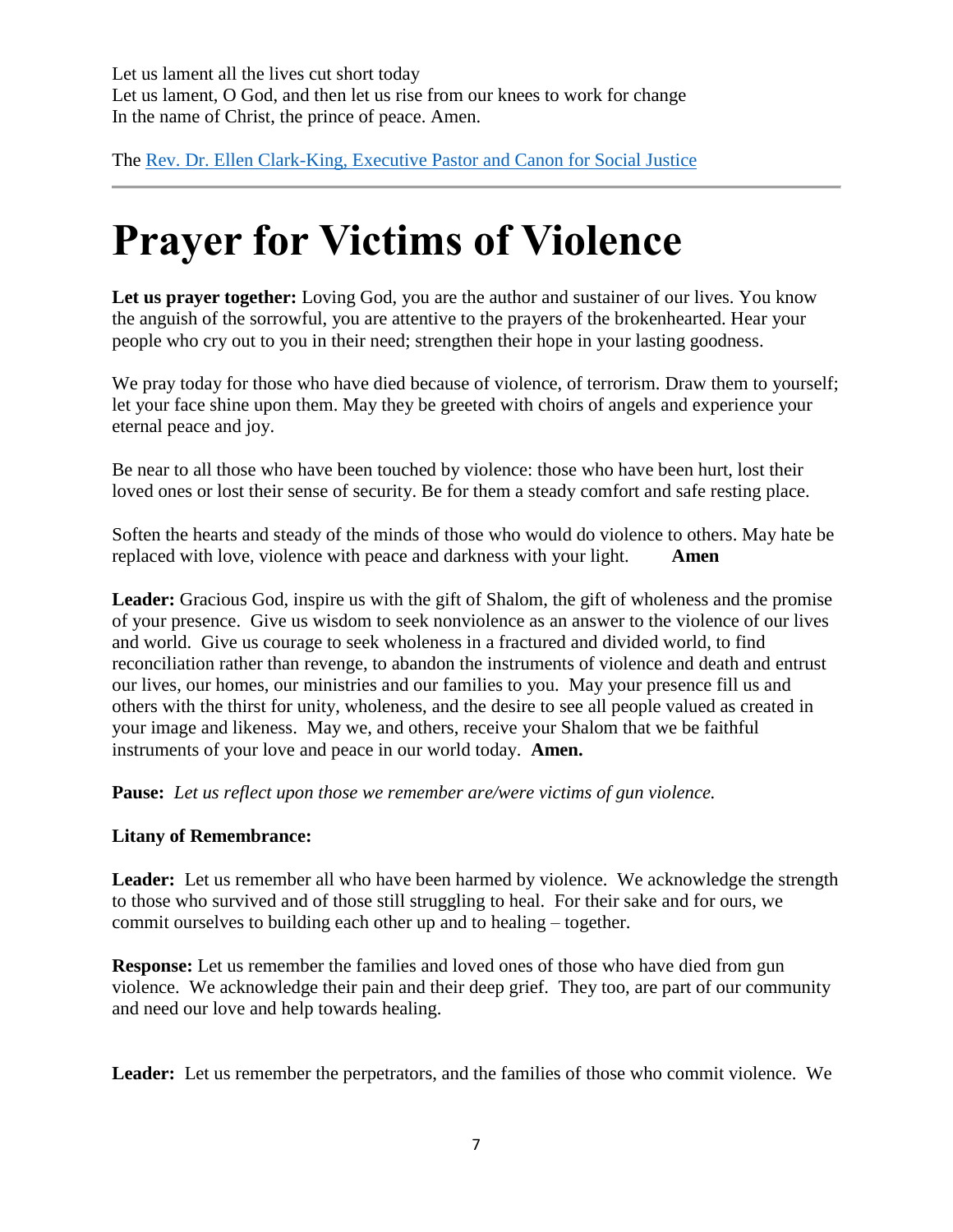acknowledge that their lives, too, are devastated and their hopes dashed. For their sake and for ours, we remember that pain goes in many directions from each act of violence.

**Response:** We will stand up to violence. We stand together expressing our unity, our connection to each other and to the divine; our hope for healing and for transformation. Let the Spirit of our Creator move through us. Help us to transform and heal our communities. And let us begin by transforming ourselves.

### **Scripture Reading:** Isaiah 2:1-5

The word which Isaiah, son of Amos, saw concerning Judah and Jerusalem: It shall come to pass in the latter days that the mountains of the house of the Lord shall be established as the highest of the mountains, and shall be raised above the hills, and all the nations, shall flow to it and many peoples shall come and say: "Come, let us go up to the mountain of the Lord, to the house of the God of Jacob that he may teach us His ways and that we may walk in His paths." For from Zion shall go forth the law, and the word of the Lord from Jerusalem. He shall judge between the nations, and shall decide for many peoples; and they shall beat their swords into plowshares and their spears into pruning hooks; nations shall not rise up against nation, neither shall they learn war and more. *The Word of the Lord.*

**All:** Thanks be to God.

### **Call to Worship:**

**Leader:** Come let us go to the mountain of the Lord, that we may walk the path of the Most High.

**All:** That we may beat our swords into ploughshares, and our spears into pruning hooks.

Leader: Nation shall not lift up sword again nations. Neither shall they learn war any more.

**All:** We mourn the loss of all of our brothers and sisters killed by guns in our own country and throughout the world.

Leader: We are a nation at war with ourselves, a people who have forgotten who we are.

**All:** We gather today to remember that we are each a child of God. We gather to claim our belonging to each other and our commitment to living the way of God's peace.

**Leader:** Come let us go to the mountain of the Lord, that we may walk the path of the Most High.

**All:** That we may beat our swords into ploughshares, and our spears into pruning hooks.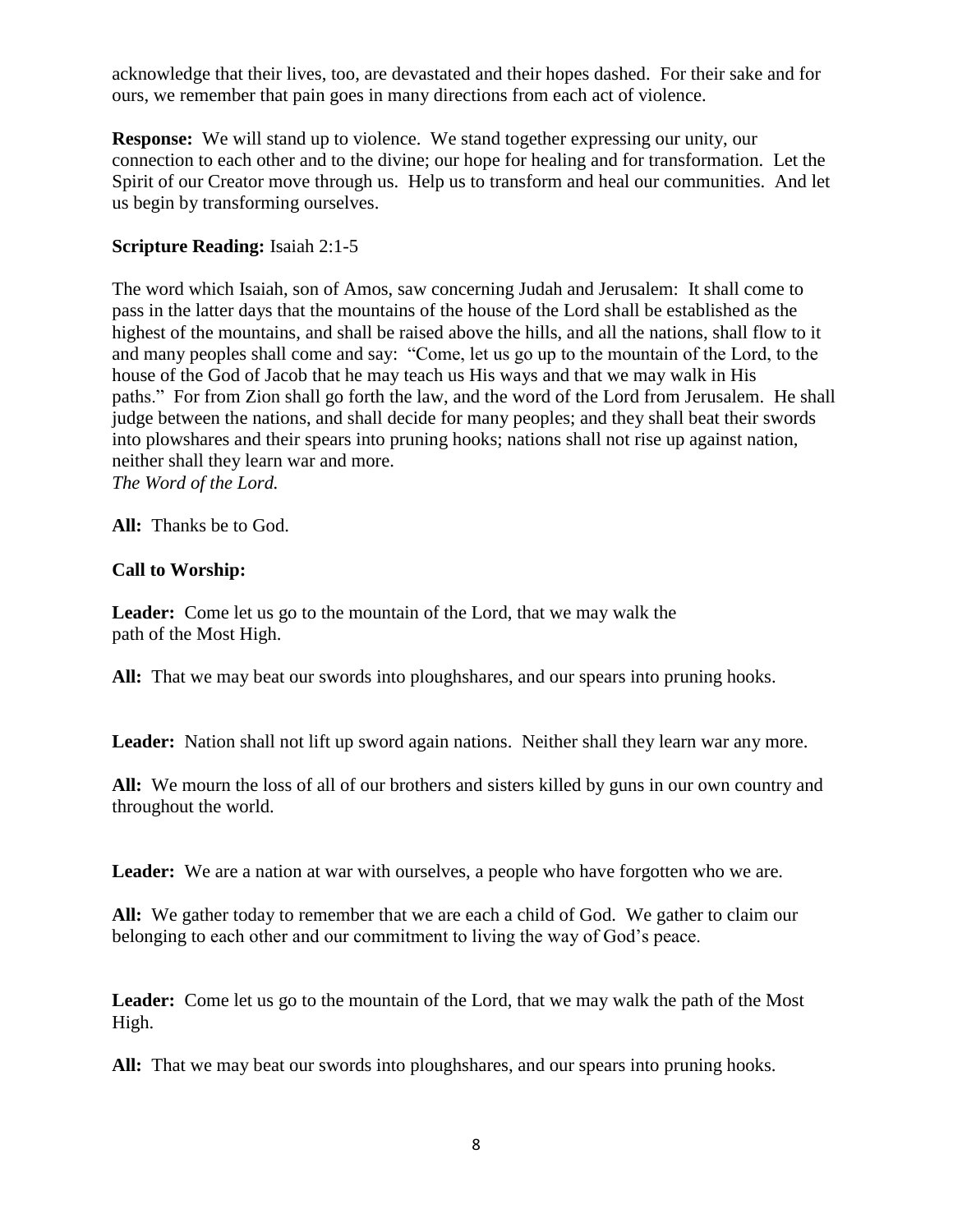Leader: Neighbor shall not life up gun against neighbor. Neither shall they learn violence any more.

**All:** And none shall be afraid for the mouth of the Lord of Hosts has spoken.

**Leader:** O guiding Shepherd and Refuge from the ragging storm, we seek the comfort and consolation of your warm embrace and sheltering care from the violence that swarms around and within us. Everywhere we turn we're told that vengeance and war are the cure for the wrongs waged against us. We are a culture prone and addicted to violence and in need of a disciplined recourse of withdrawal from this dangerous drug.

**All:** Lord, help us and rescue us.

**Leader:** Rescue us from ourselves; our self-absorbed anxieties that overwhelm us with destructive behavior and suicidal tendencies. Release us from a fear and hatred of others that garner our need for guns as a means of protection and insulation from them. Breathe in us your Spirit that radiates life and hope; that enables us to interact positively with others and live as emissaries of your peace.

**All:** Enable us to take delight in you, O Lord, for you are the desire of our hearts.

Leader: Nurture our children in your ways; feed them abundantly by your wisdom and truth. Reorient their desires from violent video games; suppress their greed for gangster rap; harness their hunger to humiliate and degrade others because of their gender, race or sexual orientation; and free their minds, mouths and bodies of derogatory terms and foul gestures, for these also are destructive weapons.

**All:** Lord, help and rescue us.

**Leader:** Grant us, O God, the will to turn all weapons of individual or mass destruction into tools of global sustainability and medical advancement. Inspire in us the courage to rid our streets of gang warfare and stray bullets; to rid our homes of domestic violence and accidental shootings; to rid our neighborhoods of police brutality and our highways of racial profiling; to rid our bodies and environment of toxic abuse and our world of international conflict. Grant every individual a faith in you that affirms your likeness in all humanity and creation, and that never again uses religion as a sword severing anyone from an ultimate sense of worth and dignity. Enable us again, O God, to worship you with an ever burning faith that melts the metal of all vengeance, weaponry and war. Make us instruments of your justice, compassion and peace that your real may come, and Your Will be done, on earth as it is in heaven.

**All: :** Enable us to take delight in you, O Lord, for You are the desire of our hearts. Blessed are You who come in the name of the Lord.

**Leader:** Let us be at peace with our bodies and our minds. Let us return to ourselves and become wholly ourselves. Let us be aware of the source of being, common to us all and to all living things. Evoking the presence of the Great Compassion, let us fill our hearts with our own